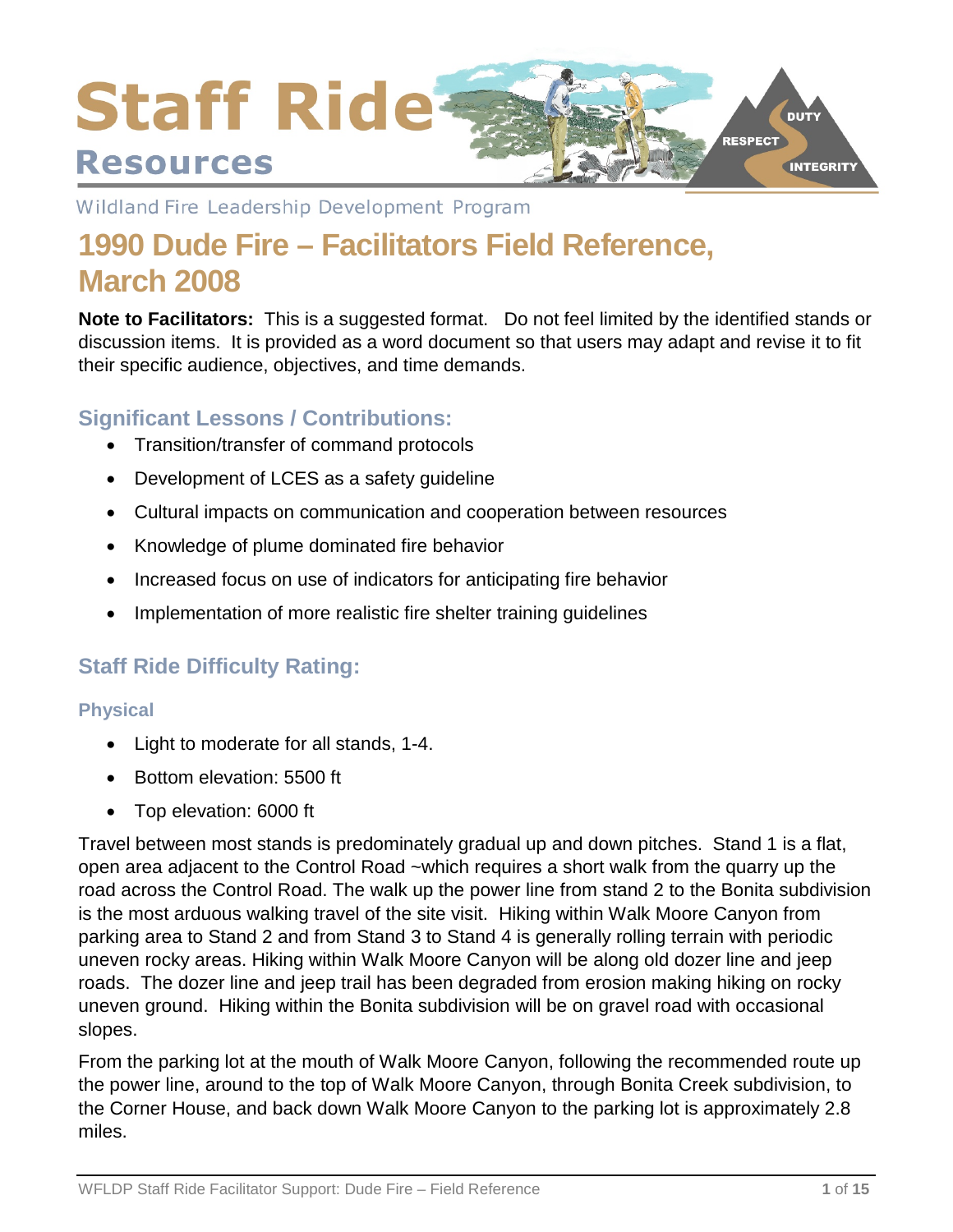# **Logistics**

**Moderate** – Key factors are knowledge of road systems to access Dude Fire area and within Bonita Creek subdivision. Refer to maps and directions. Parking is limited at Stand 1, parking to access Walk Moore Canyon, and within Bonita Creek subdivision at Stand 3. The staff ride has a primary route of travel and stops; however an alternate route is highlighted in maps included with this package. Should the alternate route be used group size and parking must be assessed. If the alternate route is used, parking is limited due to private property limitations.

Travel from Payson to Bonito Creek Subdivision is on primarily paved surfaces. The road becomes dirt at the junction of Houston Mesa Road (FS road 199) and FS road 64 (Control Road). The Houston Mesa road does cross multiple wet crossings however water levels are generally 3-6 inches deep. Vehicles with high clearance are recommended. When parking at the Stands, leave a card in the vehicle windshield with date/time/itinerary/# in group/etc.

Participants should bring food and water in a day backpack. It is suggested that participants break for lunch along the route. Because of the possible extreme temperature fluctuations which can be experienced in the local area thru out the year, participants should prepare for inclement weather including hot and dry conditions. A cooler with ice, water, and Gatorade would be recommended during the summer months.

#### **Hazards**

**Vehicles** – Due to the proximity of the Bonita Creek subdivision and potential for traffic, practice proactive vehicle safety while in the area. Lights on for safety, and be courteous to other drivers. Due to washboard conditions in some areas of the dirt roads, slow down as needed. When inclement weather is forecast, ensure that vehicles are maintained properly and equipped with safety items which include chains or snow tires.

**Terrain** – Terrain is rolling and too steep in some areas with loose rock in places. Footing may be uneven. Vegetation is often dense and brushy. Sturdy hiking boots and long pants and long sleeve shirts are recommended.

**Other users** – All road systems are accessed by both home owners and forest visitors and traffic can become heavy at times. The area of the Dude fire is a popular recreation area year round. Hiking areas may be accessed by forest visitors and local home owners. Foot travel between Stand 2 and the Bonita Creek subdivision runs below a power line with travel adjacent to private lands and within private lands when accessing the subdivision. Care must be taken in recognition of being within private lands and inherent issues such as pets, traffic, and local residents.

**Weather** – The area is within an arid desert environment - hydration is key. Be prepared for all types of weather which may occur year round, including snow. Be sure to bring sunscreen and insect repellant as needed. Given the nature of the terrain (Mogollon Rim), storms can appear quickly. Lightning is common with accompanying thunderstorms. Check weather forecasts prior to your trip.

**Snags** – There are dead trees scattered in the burn area, with none posing an immediate threat along the trail. Be aware of the potential for snags to come down without notice if hiking outside of travel routes. Hard hats are optional.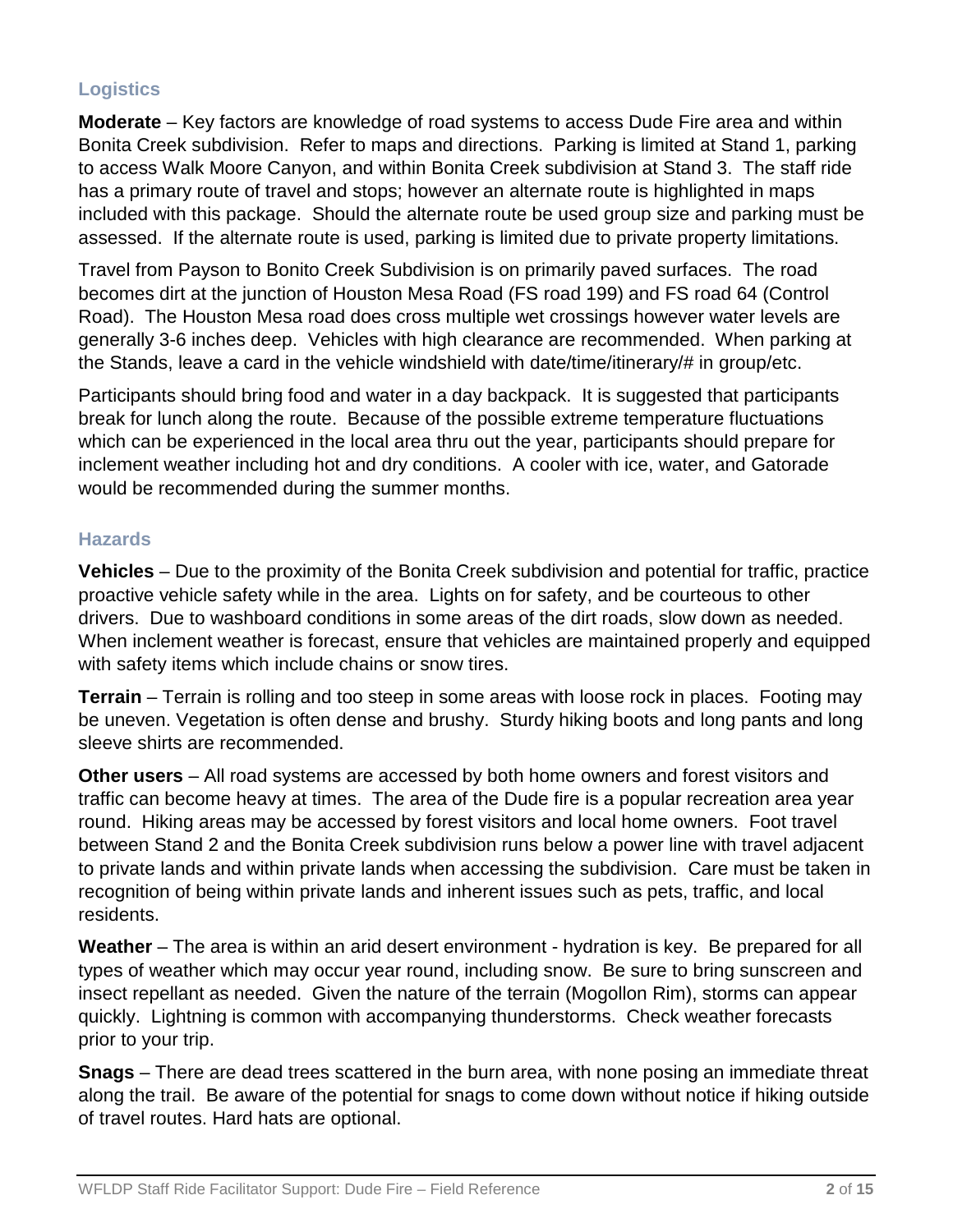**Rocks** – Rolling rocks and debris in the area can pose a hazard. Wear good hiking shoes, with good socks adequate for hiking and watch your footing.

**Animals** – During the spring, summer and fall, rattlesnakes are known to inhabit the Dude Fire Staff ride area and may be active during staff ride timeframes. Bears and other wildlife also utilize the area but are not of significant concern. Please do not leave any food or trash in the area.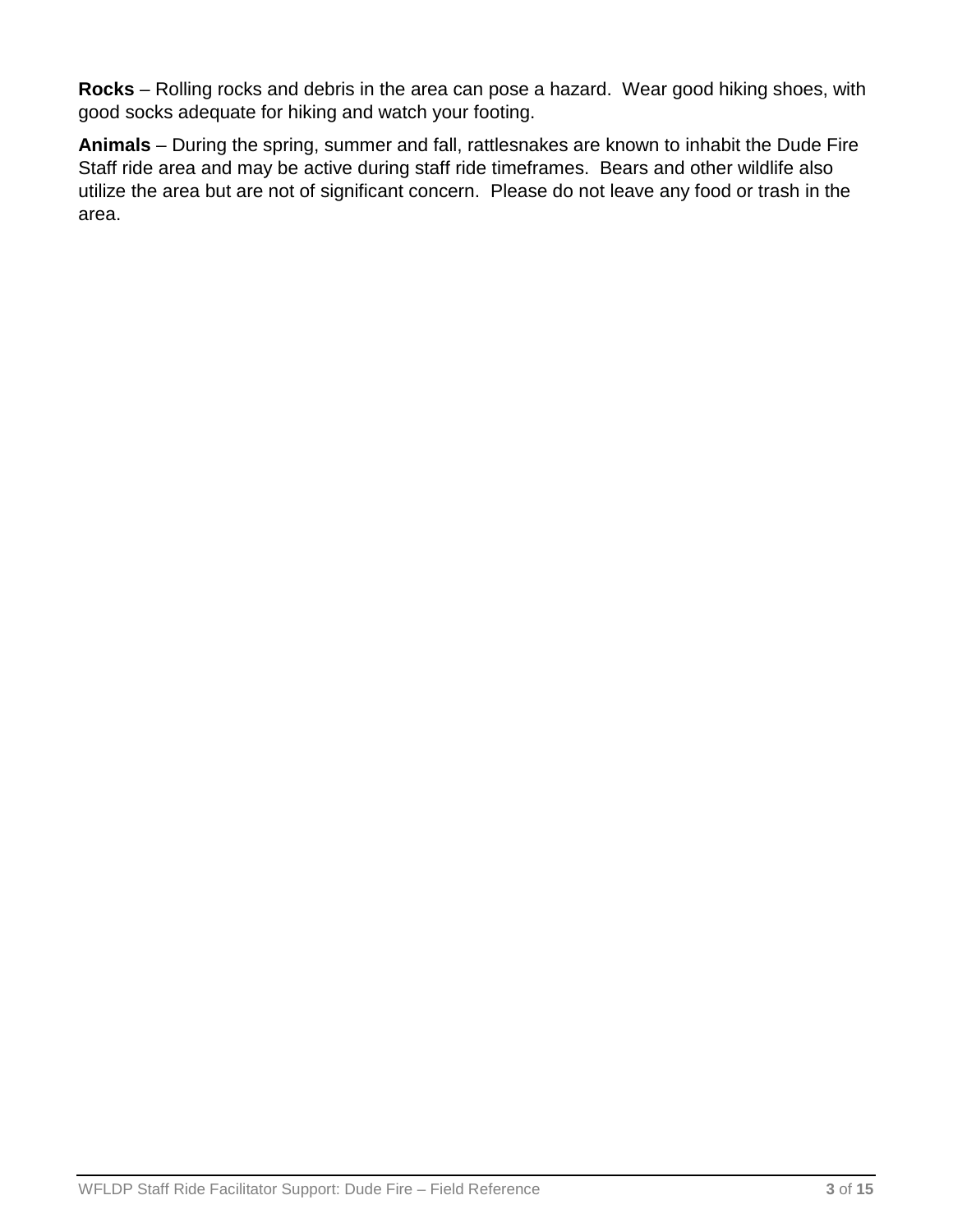# **Stand 1 – Control Road Overview**

#### **Maps**

#### Travel Map

Topographical Map with stand locations & GPS coordinates

#### **Visual Aids (Recommended)**

Photo of 1990 Mogollon Rim vegetation

#### **Travel Directions**

GPS coordinates (WGS 84), parking at Stand 1: 34˚22.343́x 111˚14.615́

GPS coordinates (WGS 84), Stand 1: 34˚22.478́x 111˚14.525́

#### From Payson:

- Travel north on Highway 87 approximately 1.8 miles to Houston Mesa Road.
- Go right/east 10 miles on Houston Mesa Road to Control Road (FR64).
	- o Note that the Houston Mesa Road will pass through a car gate.
	- o There is a sign, which says 8 miles to Control Road (FR64).
- Go east 2.8 miles on Control Road (FR64) to Stand 1 parking, turn right into the parking area.
	- o The Control Road is a dirt road have high clearance vehicles.

#### From Heber:

- Take Highway 260 west approximately 37 miles to Tonto Village.
- Go right/north 1 mile to Tonto Village.
- At Tonto Village there is a sign, go left on gravel road (Control Road/FR64).
- Go west 9.4 miles on Control Road to Stand 1 parking, turn left into parking the parking area.

From parking area to Stand 1: walk to the north side of Control Road (FR64) across from the parking area. The stand is located at a flat campsite, which can be utilized for groups as large as 50 participants. The hike is less than 200 yards back up the parking road, east along the Control Road to Stand 1. The location provides an overview of Dude Fire area.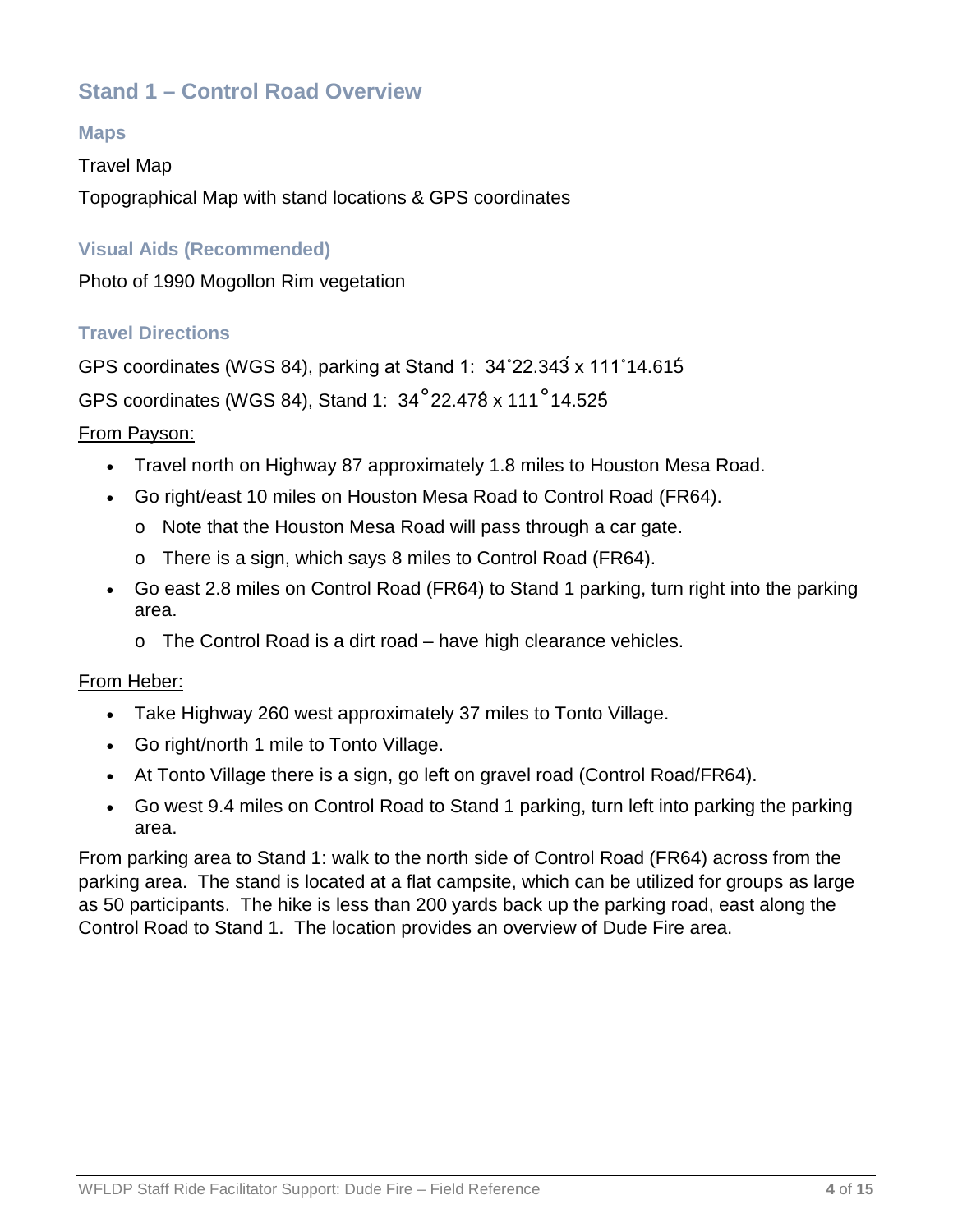# **Terrain Orientation**

View of Dude Fire Point of Origin Walk Moore Canyon Bonita Creek Subdivision Mogollon Rim

**Facilitator Notes**: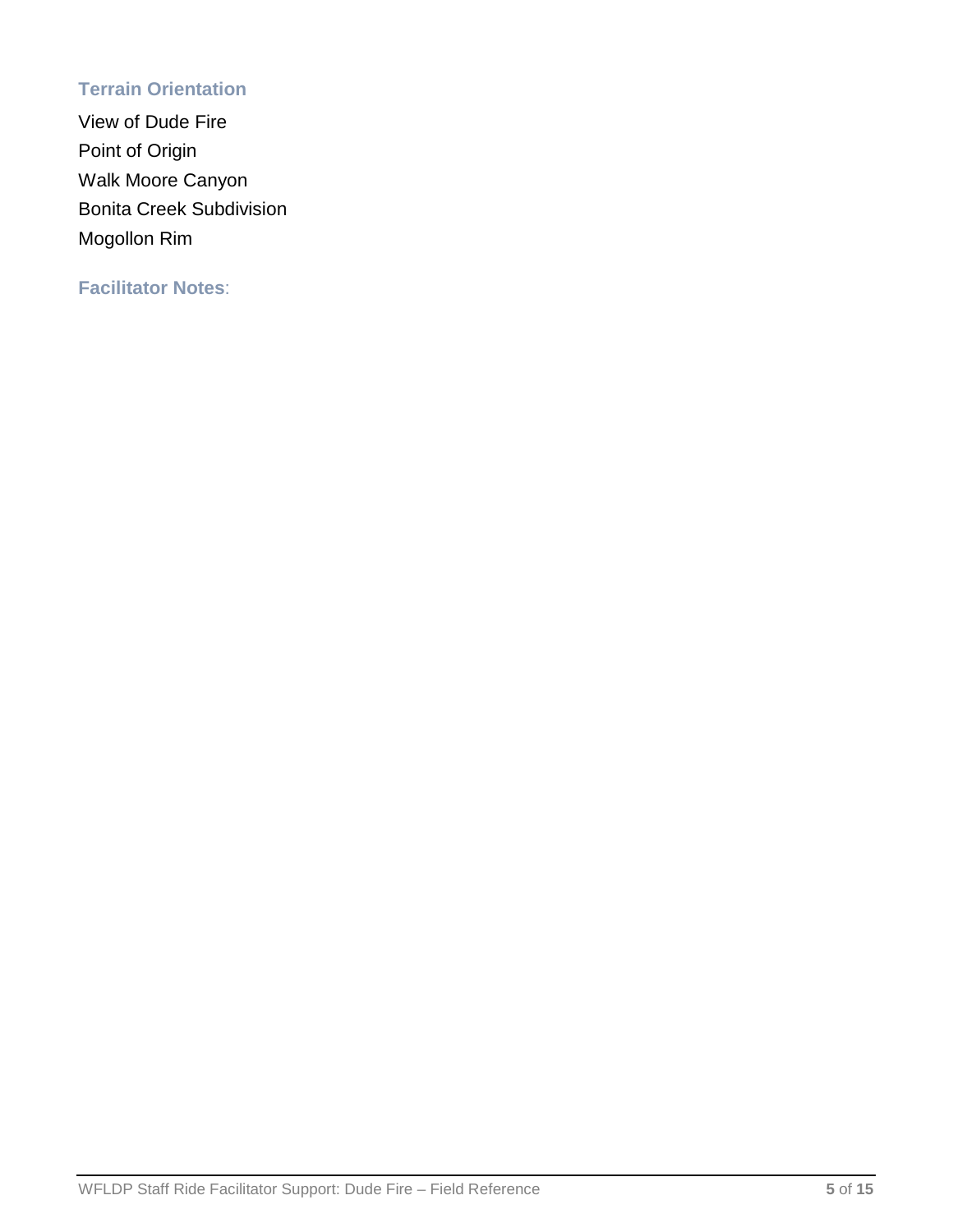## **Background Information**

June 1990 proved to be one of Arizona's hottest months in recorded history. Temperatures reached record or near-record highs for the days just prior to June 26—the day of the Dude entrapment. On this day, the temperature climbed to a record 122 F in Phoenix and 106 F in nearby Payson (10 miles south of the Dude Fire). An extended period of drought combined with these temperatures to produce critically high fire danger throughout Arizona. Furthermore, below normal precipitation had occurred the previous six months. At Payson, June precipitation was only 40% of normal. In fact, general drought conditions had persisted for three years.

Local personnel knew of the conditions of the fuels and what fire behavior could be exhibited. The Bray Fire which occurred only a few miles west of the Dude two weeks prior ran from the highline trail to the top of the rim in 4 minutes.

At the onset of the Dude Fire, strong high pressure persisted over Arizona. Record high temperatures with 10-15% humidity were observed and forecast in the Dude Fire Area. While atmospheric moisture over the state was quite limited, enough did exist to threaten some thunderstorm activity over the mountainous areas, including the Rim Country north of Payson. The topography of the Mogollon Rim provides a favorable forcing mechanism which contributes to the development of thunderstorms when the convective environment is favorable.

The fire occurred in the third year of a drought. The southwest area Severity chart showed that the five-day mean Energy Release Component was in the extreme range. Heavy fuels and ground fuels were very dry. The national fire danger rating system fuel moisture values at a nearby station for June 26 were 1 hour =3%; 100 hour =6%; 1000 hour =  $8\%$ .

At 1155 on June, 25, Wayne Stutzsman, a resident at the old Cowan Ranch about 2 ¼ miles Southwest of the origin heard one clap of thunder. Two more claps were heard closer at 1224. By 1230 ashes were falling on his deck. He reported the fire to the Whispering Pines Fire Department because the line to the Forest Services was busy. Before 1300 he and Al Kendall drove and hiked into the fire arriving before 1400 with tools to fight the fire. The origin of the fire was on a steep southwest slope at approximately 6400 feet. The Mogollon Rim crest is located 1/2 mile northeast and 1000 feet above the point of ignition. Below the origin the slope becomes more gradual, falling off to about 5600 feet in two miles to the south. (The entrapment site in Walk Moore Canyon is located approximately 2.5 miles south of the fire's origin at approximately 5560 feet.) First reported to the Forest Service at 1315 and sighted from the air at 1330 it was reported at that time at an estimated size of 5 acres. The fire was approximately 10 acres by the time Stutzsman and Kendall reached the fire at 1400. An air tanker was present and the Payson Helitack crew also arrived. Stutzsman and Kendall worked around the fire for approximately 2 hours. They then walked back to Dude Creek to get a drink and rest. They met Jeff Prevey, Pleasant Valley Hotshots near the creek. The first ground crews began arriving on foot as they had parked their trucks where the creek crosses the road. Once resources began to arrive the local citizens left the area.

An hour later, torching and making short runs, the fire had grown to 50 acres. At 1500 a Type II Incident Management team was ordered. By 1515 the fire was approximately 100acres. At 1615 a spot fire was sighted approximately one mile east of the main fire. The helicopter made five bucket drops and the tanker dropped 2 loads of retardant on the spot without success.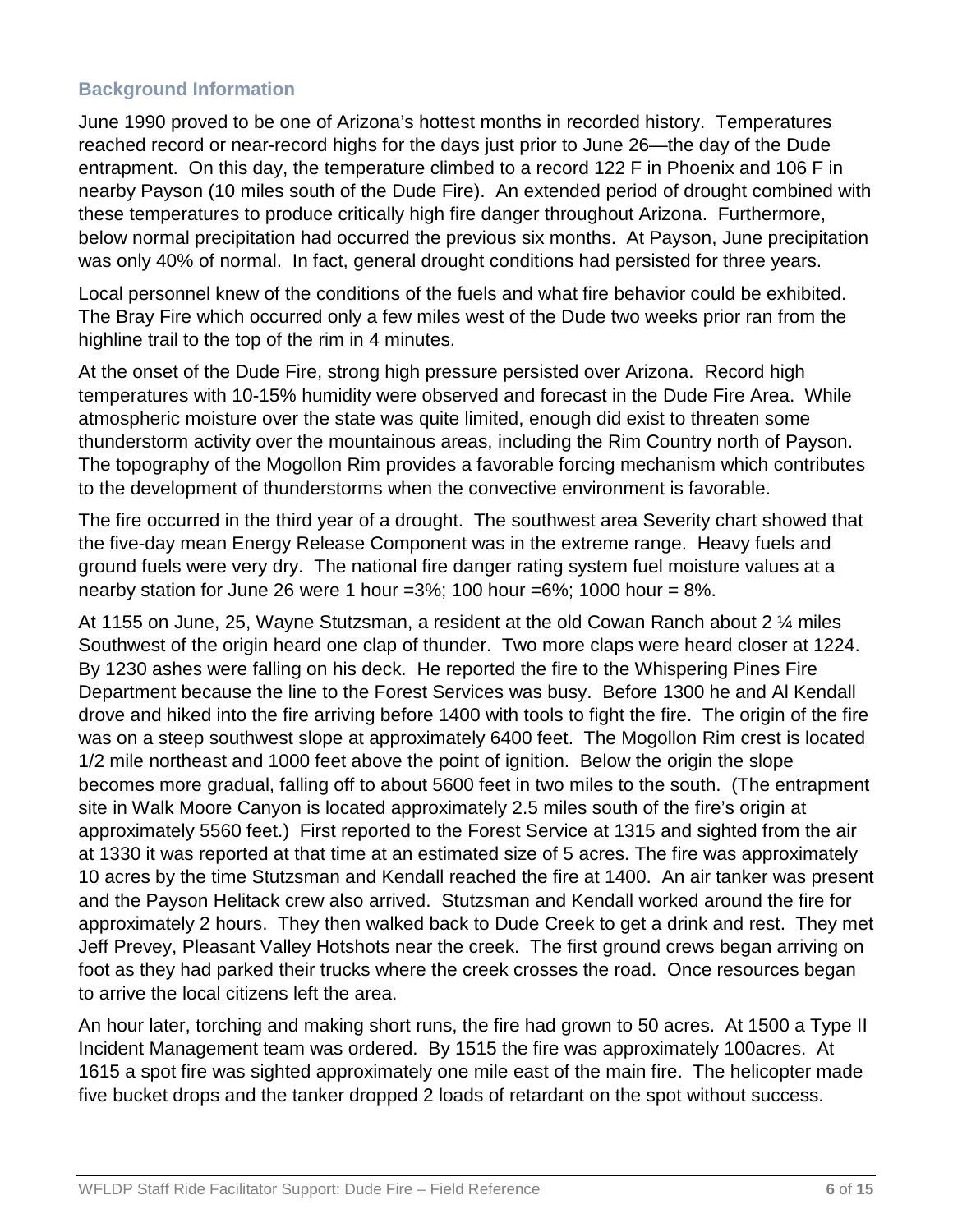At 1730 Gila County Sheriff's Department evacuated the 58 residence Bonita Creek Estates subdivision.

By 1800 additional resources beyond the three local Payson initial attack resources, had been ordered including 18 crews (360 firefighters). The Type II IMT was on the fire. Prior to dark, resources consisted of: six air tankers; two helicopters; three lead planes. On the top of the Rim, seven engines, one dozer, and two water tenders were available. In addition, two strike teams of size engines each had been sent to the fire.

Around 1930 the 20-person Perryville inmate crew arrived at the Payson Ranger District on June 25<sup>th</sup>. Larry Terra was the Perryville Crew Supervisor and a Fire Safety Coordinator. Dave LaTour was ordered as the Crew Representative for the crew and met Terra at the Ranger station upon arrival. LaTour had previous crew rep experience with this crew and was qualified as a Task Force Leader and was working on his Division Supervisor qualification, but was not carded as such yet. The crew was under contract with the Arizona Division of Forestry. They were instructed to eat and report to Base Camp. Following dinner, they were redirected to the Bonita Creek Estates subdivision on the fireline.

At 2105 a Type I IMT was ordered. This team received a Line Officers briefing at 0430 on the 26<sup>th</sup>. It was decided that the Type I team would shadow the Type II team from 0600 to 1300 and take the fire at 1300 on the  $26<sup>th</sup>$ .

The Tonto Fire Net used by the Type II team had heavy use, making communication very difficult. The use of multiple undesignated frequencies resulted in the lack of communication between line personnel and overhead.

At 0100 (June 26) Perryville arrived at the Bonita Creek Estates subdivision. Shortly afterwards, they were moved again to the Junction of Walk Moore Canyon and the Control Road. They arrived there at 0230.

The Perryville Crew had been at the Doce Fire from June 13 to 16 on the Prescott National Forest. They had been assigned night shift the first night and were reported to dig line all night and did very well. Comments made by the Bray Fire IC stated that the Perryville crew was well behaved, motivated and trying to get Hotshot status. For them this was another fire where they could prove themselves and work with the type of resources with whom they were trying to gain respect and status as part of that group. Little did they know that they were already part of a tragic chain of events which would entrap 11, critically burn one and kill 6, and put a tragic twist on an already significant incident before the day was over.

# **Handout and Facilitate Tactical Decision Game #1 or Discussion Point #1**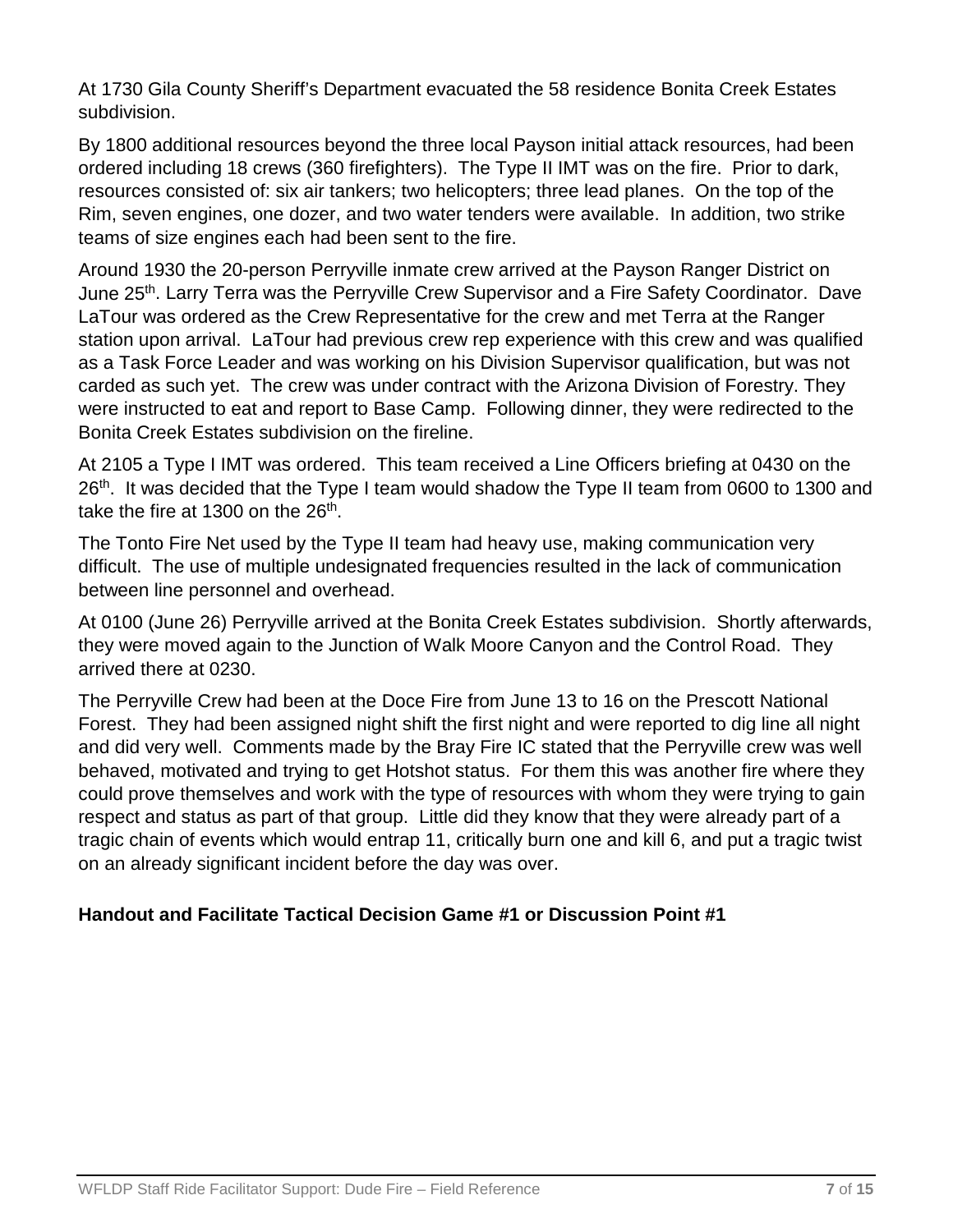# **Stand 2 – Power Line Junction**

#### **Maps**

Topographical Map with stand locations & GPS coordinates Perryville Crew Movement Map

#### **Visual Aids (Recommended)**

Photo representative of 1990 fuel conditions

#### **Travel Directions**

GPS Coordinates (WGS 84), parking at Stand 2: 34˚22.224́x 111˚42.170́

GPS Coordinates (WGS 84), Stand 2: 34˚ 22.516́x 111˚14.016́

From Stand 1: Continue east on FR 64 approximately .7 miles – turn left into developed Dude Fire Interpretive Memorial parking lot and park vehicles for Stand 2.

At north end of parking lot is a Memorial/Interpretive sign and trail to access Walk Moore Canyon. Hike north in Walk Moore Canyon .5 miles along jeep trail to junction of power line and Walk Moore Canyon.

#### **Terrain Orientation**

Junction of Walk Moore Canyon & Control Road (FR 64)

Junction of Power line & Walk Moore Canyon

#### **Facilitator Notes**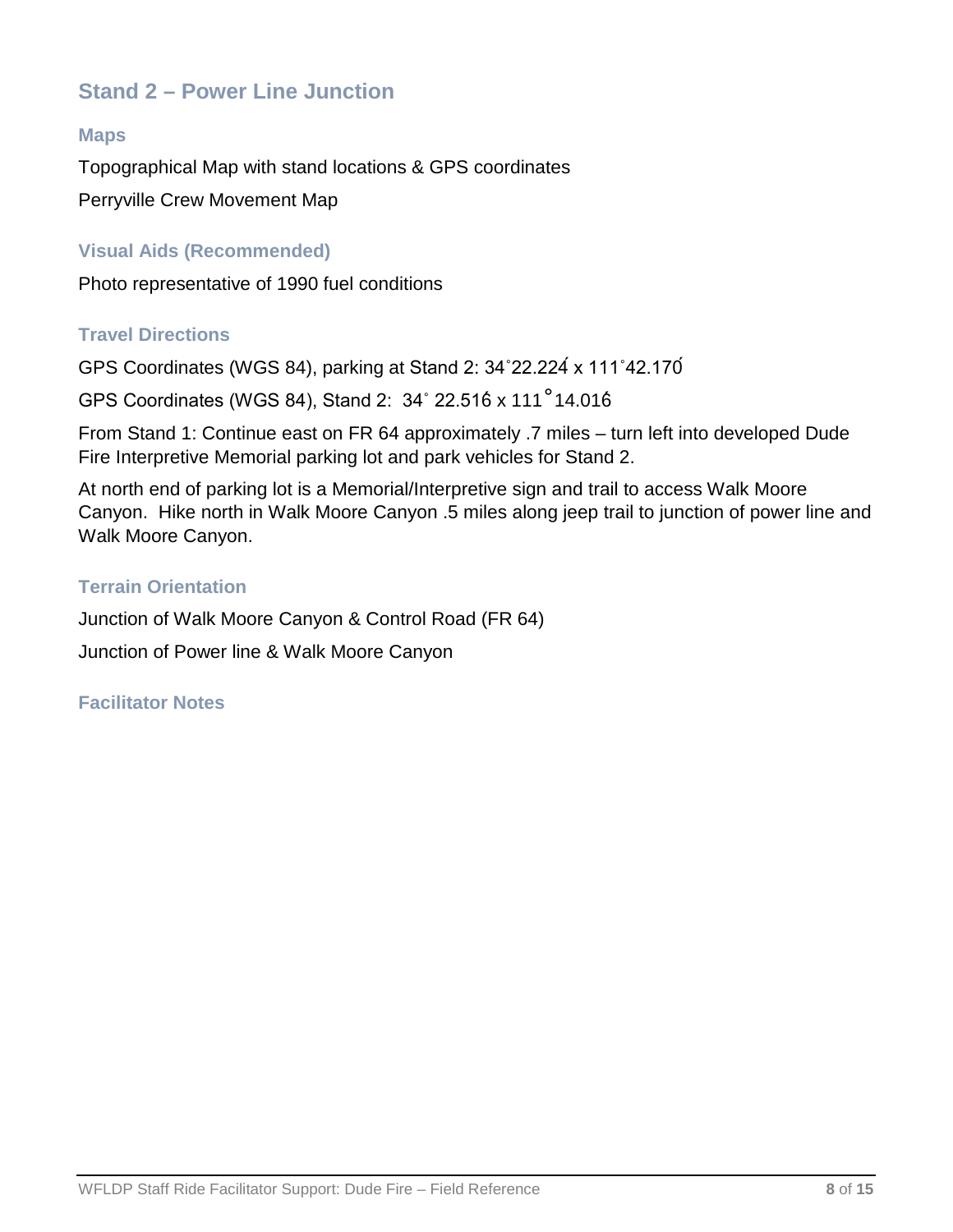## **Background Information**

At 0230 Perryville met with Division Supervisor Dale Ashby at the Control Road and Walk Moore Canyon Junction. Ashby told LaTour to anchor to the Control Road and construct line up the jeep trail. Ashby and Tim Short, Field Observer scouted the route of the jeep trail and across the power line to the subdivision. They flagged the route as they went.

The Perryville Crew began clearing a fireline up the jeep trail inside Walk Moore Canyon and then up the power line right-of-way into the Bonita Creek Estates subdivision. Prescott IHC assisted Perryville with the power line later that morning and then with securing the houses.

By 0300 (June 26), the main fire was within one-quarter mile of the Bonita Creek Estates structures. Engines moved into position to make a stand. A person watching the fire from the Bonita Creek Estates subdivision for one hour beginning at 0200 noted that the falling embers quickly grew to spot fires. He watched the fire move in and out of the crowns. It would run for 60-90 seconds, die down for 5-10 minutes, and then run again. The fire would spot, start new fires, and then the main fire would catch up to these spot fires. The brisk down-canyon winds continued to push the fire to approximately 500 acres by 0500. At this time the winds subsided and the fire lay down – keeping it away from the Bonita Creek Estates structures.

Prescott IHC left at approximately 0430 to perform a burnout operation around the subdivision. Perryville arrived at the subdivision at 0500.

By 0600 on June 26, 1990 the fire was estimated at 1900 acres.

Perryville worked in the subdivision until around 0930, they ate and following lunch they were directed to improve dozer line, working back down Walk Moore Canyon toward the Control Road where they had started. (by this time, the jeep trail had been bladed by a dozer.)

Crew locations were as follows: lowest and closest to the Control Road, was the Navajo Scouts Crew, then the Perryville Crew, the Alpine IHC was 50 to 100 yards above Perryville, the Prescott IHC was above Alpine near the corner house, then the Flathead IHC above Prescott , next was the Zig Zag IHC, then the Redmond IHC, and finally the Plumas IHC. By 1215 the hotshot crews finished the prep work at the corner house and the Plumas IHC began burning out the line. At this time, the main fire was backing slowly down the slope. Several instances of short-range spotting from the burnout occurred from 1100-1300. Because of the fire behavior, the burnout was stopped.

#### **Handout and Facilitate Tactical Decision Game #2 or Discussion Point #2.**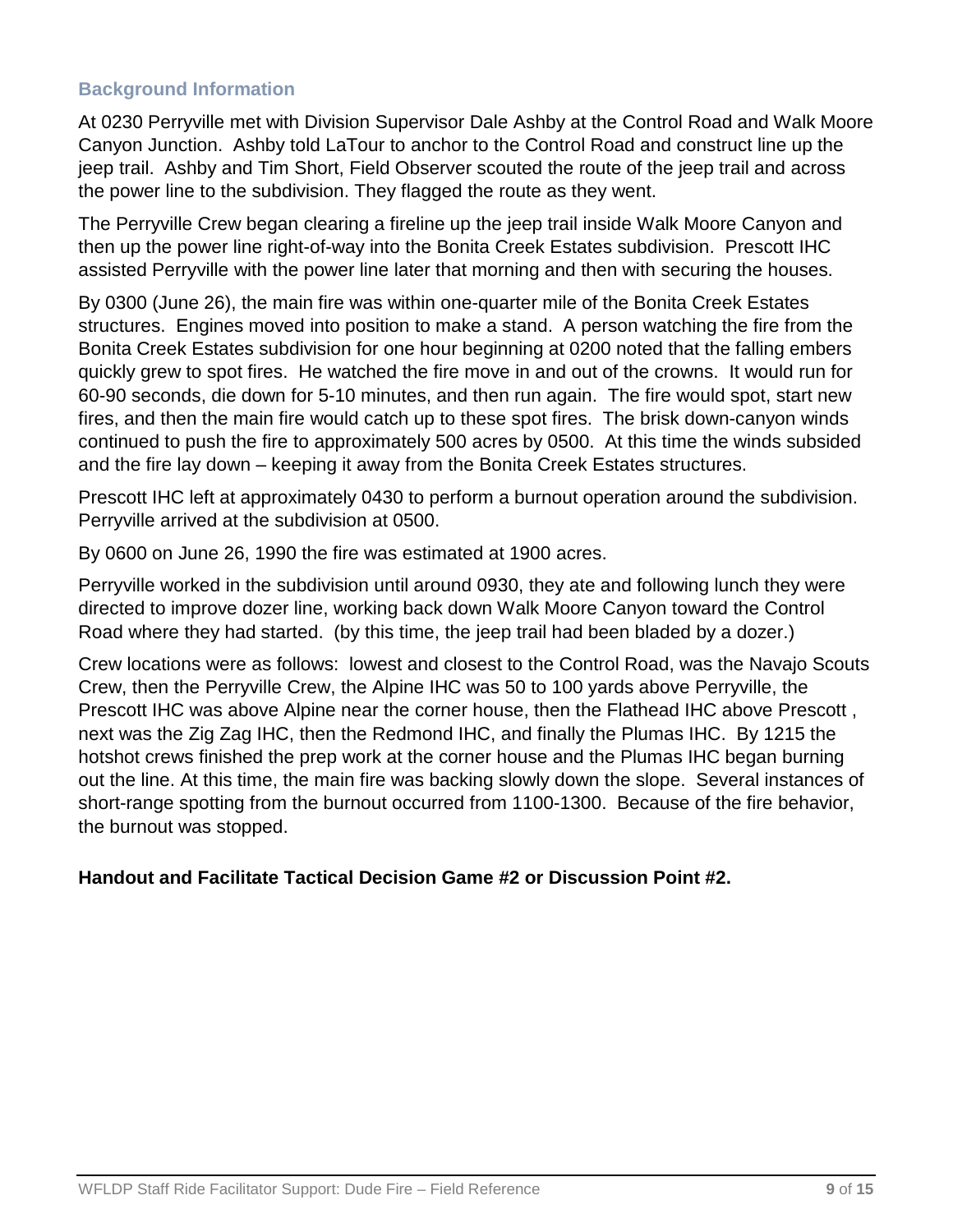# **Additional background information to discuss prior to leaving stand 2.**

At 1230, Louis Sorrell, Crew Boss of the Navajo Scouts 2 Crew and Dave LaTour, Crew Representative for the Perryville Crew, exchanged fire status, weather conditions, watch outs and escape route information. Sorrell says that at this time his crew still had no communications with outside forces, solely among his crew and the Perryville Crew.

By approximately 1300, the Perryville Crew, now located approximately one-third down Walk Moore Canyon, ran out of drinking water. Crew Boss Larry Terra took crewmember Fred Hill left the fireline to get supplies, leaving Assistant Crew Boss Sandra Bachman in charge with the Crew Representative LaTour. Soon after, an ATV driven by a Forest Service employee delivered water up Walk Moore Canyon. The crew then gathered around the water supply to refill canteens. They were approximately 3300 feet from the Control Road.

**Handout Tactical Decision Game #3 or Strategic Discussion Point #3 prior to leaving Stand 2.** Tell participants to have their responses ready when they arrive at Stand 3.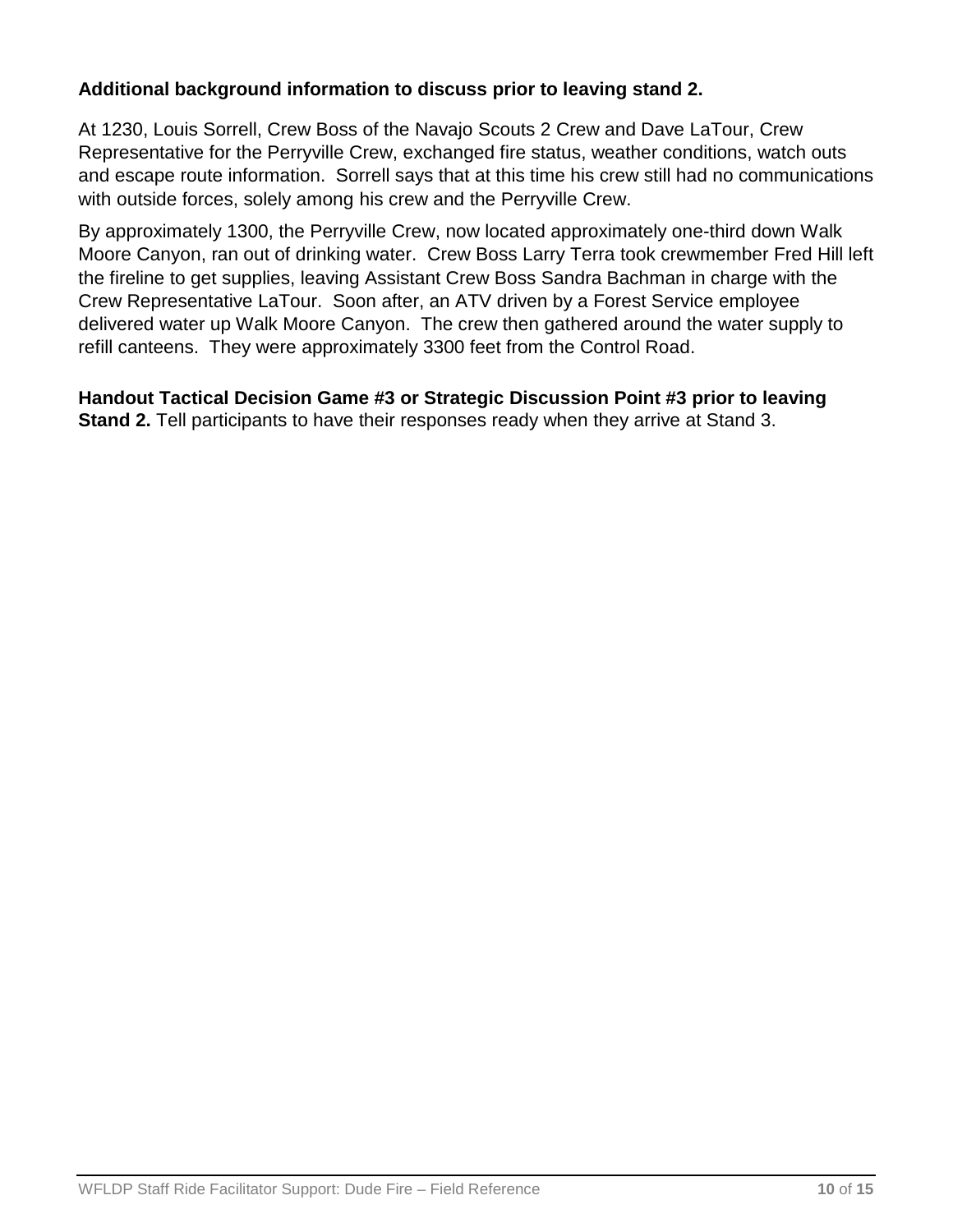# **Stand 3 – Corner House Vista**

#### **Maps**

Topographical Map with stand locations & GPS coordinates

Rate of Spread Map

Crew Location Map

#### **Travel Dirctions**

# GPS Coordinates (WGS 84): 34˚22.913́x 111˚13.456́

#### From Stand 2:

- From Stand 2 travel east beneath power line 200 yards until meeting the corner of the fence line. Cross the gate in the fence (running north and south) and continue east along the south side of fence on USFS land. Continue east along fence line, .2 miles until the junction with Bonita Creek Road. Travel 200 yards to Myrtle Point Trail Road.
- Go left on Myrtle Point Trail (Memorial location) approximately 200 yards to Burnt Joint Road.
- Go left on Burnt Joint Road 200 yards to Big Al's Run.
- Go right on Big Al's Run less than 200 yards to unnamed road junction and go left.
- Stand 3 is located in this area in the vicinity above the log house (C*orner House*) on corner of subdivision.
- Travel from Stand 2 will begin along a short steep pitch to the mesa on which Bonita Creek subdivision is located. Travel path will be through rocky brushy terrain until connecting with Bonita Creek Road (FR 1210) road. It is important to stay on USFS lands until the fence meets Bonita Creek Road.

#### Alternate Route (vehicle):

- From Stand 2 parking lot, travel east on Control Road (FR64) .4 miles to Bonita Creek Road (FR 1210).
- Go left on FR 1210 .5 miles to Myrtle Point Road and go left.
- Dude Fire Memorial site is on left side of road.
- From the memorial location on Myrtle Road travel 200 yards to Burnt Joint Road and go left.
- Go left on Burnt Joint Road 200 yards to Big Al's Run.
- Go right on Big Al's Run less than 200 yards to unnamed road junction and go left.

#### **Terrain Orientation**

Head of Walk Moore Canyon

## Safety zone northeast of corner house about 200 yards

Overview of subdivision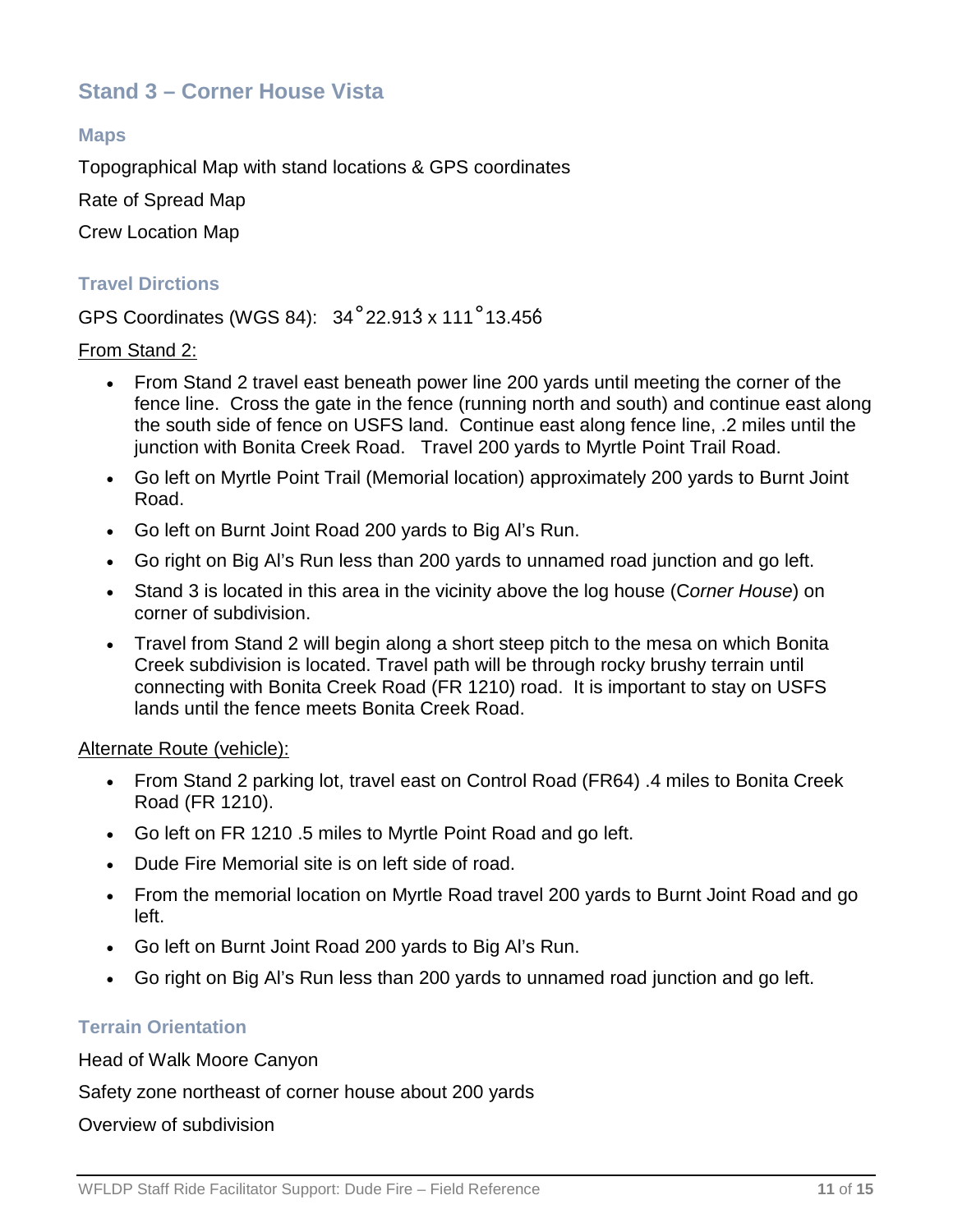#### **Facilitate Tactical Decision Game #3 or Discussion Point #3 prior to proceeding with stand orientation.**

#### **Background Information**

At approximately 1330, it was discovered that Bonita Creek Estates was surrounded by fire and resources could not leave. Two dozers were then directed to build a safety zone within the burn-out which remained very hot from heavy fuels burning. At 1345 a spot fire was reported below the Control Road on the west side.

At 1400 the Alpine IHC weather observations recorded 87 degrees and 21% RH. At approximately 1410, JP Mattingly, Alpine IHC Superintendent programmed the tactical frequency into LaTour's radio that was being used by the Type I IMT.

Large drops of icy cold rain were felt by crews, and briefly mistaken for water from the engine hoses used for structure protection. Tony Sciacca, Foreman of the Prescott IHC, noticed that smoke was beginning to settle at the feet of the crews, this made him uncomfortable and decided to pull their crew out and into the safety zone. They walked past Alpine on the way to the safety zone and told Alpine crewmembers they were pulling out. Prescott was the first crew in Walk Moore to reach the road at approximately 1415, just minutes after Perryville Crew had resupplied with water and returned to work just off the dozer line, the Navajo Scouts lookout noticed the wind shift change to the east and the fire began to crown. The Navajo Scouts began running back down the line toward the Control Road. A member of the Navajo Scouts yelled at Perryville members as they ran past to "Get out!" The Perryville Crew was physically divided into a lower and upper group. (Upper group: Dave LaTour, Donald Love, Geoffrey Hatch, Sandra Bachman, James Denny, Curtis Springfield, James Ellis, and Alex Contreras. Lower Group: Joseph Chacon, Gregory Hoke, Derrick Guy, Norman Enriquez, Robert Carillo, Patrick Flippen, William Davenport, Tim Smith, Glen Harder, and Steven Pender.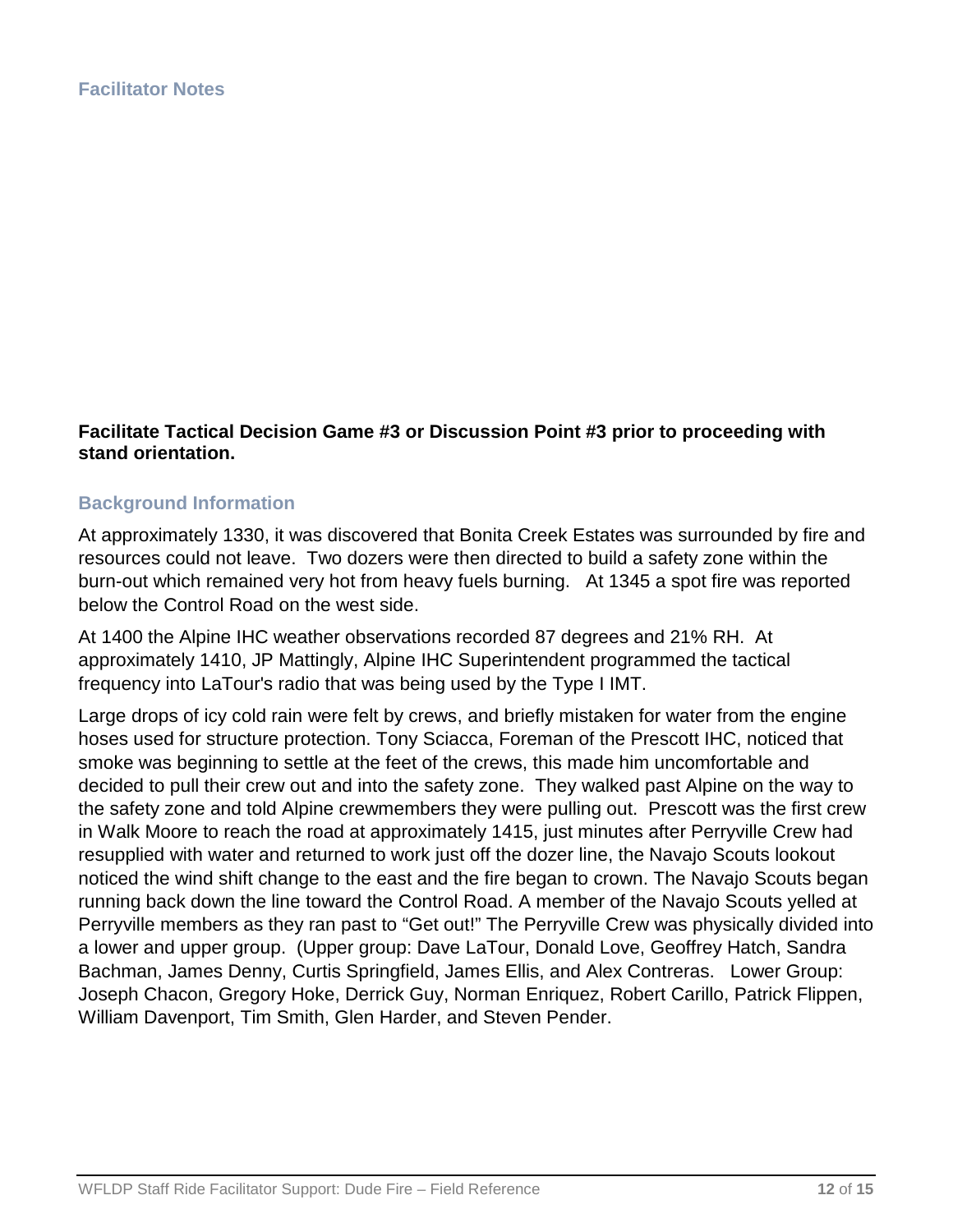# **Stand 4 – Entrapment Site**

#### **Maps**

Topographical Map with stand locations & GPS coordinates

Deployment Location Map

### **V**i**sual Aids (Recommended)**

Fatality site photos

Set up fire shelters with deployment stakes (White) and fatality stakes (Red) and/or Nomex clothing as visuals prior to bringing the group to Stand 4.

Fire shelters and stake markers are cached at the fatality site immediately above trail. Look uphill under the juniper tree.

#### **Travel Directions**

GPS coordinates (WGS 84): 34˚22.689́x 111˚13.927́

#### From Stand 3:

Travel southwest .5 miles down Walk Moore Canyon to Stand 4 (deployment/fatality markers). Travel will begin along east aspect of Walk Moore Canyon and join a jeep trail in canyon bottom. This will lead directly to deployment/ fatality area. Once on location, there should be markers set up in advance.

Travel will be on gentle slopes with uneven rocky surface. Vegetation is shrub, pinyon and juniper.

## **Terrain Orientation**

Walk Moore Canyon

Fatality site

Deployment site

**Facilitator Notes**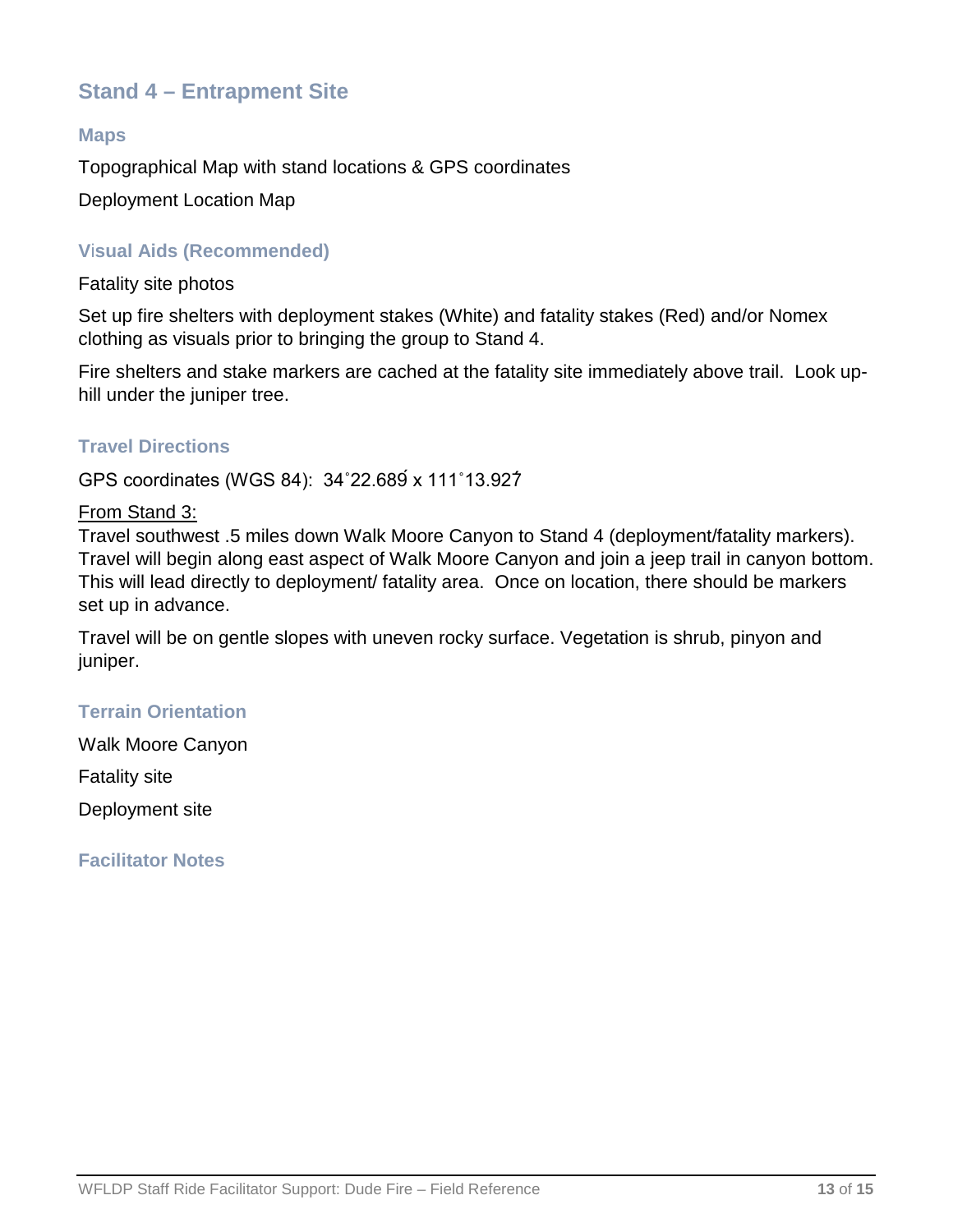### **Background Information**

Upon hearing and seeing the Navajo Scouts crew running past them, Perryville crewmembers started seeing the fire above them. They all began running down the line toward the Control Road. They were throwing fusees from their packs as they ran. Guy stopped to help Harder remove fusees from his pack. Smith and Harder tried to pull their shelters but never did and were impeded from opening the shelter pouches by a pack full of fusees and by gloves. Carrillo was running with his saw and had to stop a couple of times to pull up his chaps. Flippen took the saw from him so he could hold up his chaps to run faster. Carillo stopped, but a Navajo Scout told him "don't stop, the flame is on you". LaTour and Denny had grabbed water cans to carry them out. Smith and Harder saw Bachman fall down and Denney help her up. Carillo looked back at that point and saw behind Flippen what looked to him like a volcano. Flippen looked back and could see only a wall of flame. Hoke was cut off about 1422 while running down with Contreras right behind and above him. Then he saw the crewmembers in front of him round a corner with fire crossing right behind them. Hoke turned and saw fire cross between he and Contreras. The fire came over Hoke who discarded his pack, moved about 10 paces away from it because there was fuel in it and Hoke deployed there. The wind almost blew Hoke over as he lay in his shelter. Contreras and the others turned back up, LaTour, and Love were the furthest up and were above Davenport. LaTour ordered the Perryville crew to deploy shelters. He reported on the radio that Chacon deployed and Denny helped Bachman deploy. LaTour proceeded up another 15 yards and deployed. Hatch, Denny, Contreras, Bachman, and Ellis deployed just below LaTour.

#### **Hand out and Facilitate Tactical Decision Game #4 or Discussion Point #4**